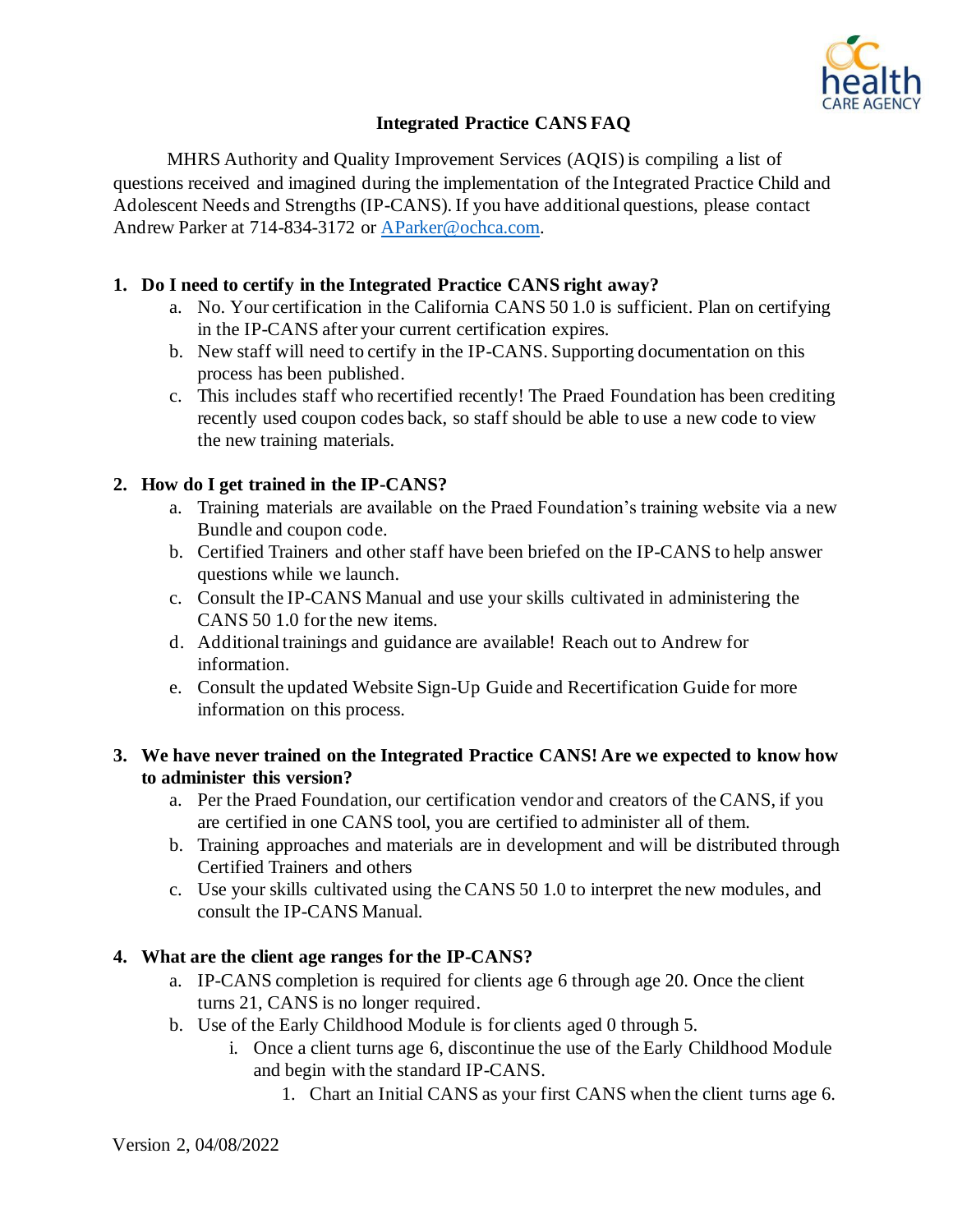#### **5. How will data entry on the IP-CANS work?**

- a. Data entry will be similar compared to the previous Powerform.
- b. Our IRIS system is live with the new form, and can be found in the same place as the old one in the IRIS Powerchart system.

### **6. We have CANS forms administered on March 31st, 2022 or earlier. How do we enter these into IRIS after April 1st, 2022? We no longer have the old Powerform, and there are new required fields.**

- a. For the standard fifty questions, enter the same as before.
- b. For the twelve Trauma questions, answer "No" for each item.
- c. Ensure that the "Performed-On Date" is adjusted appropriately to reflect a date of March 31<sup>st</sup>, 2022 or earlier.
	- i. We will be able to filter out the twelve Trauma questions easily using the Performed-On Date as long as it is accurate!

### **7. What do we do with multiple Caregivers? Integrated Practice CANS has individual sections for each caregiver.**

- a. Previously, with the California CANS 50 1.0, we only had one Caregiver section at the end comprised of questions 41-50.
- b. Going forward, should you have multiple caregivers involved in the client's case, you should assess and rate each caregiver separately!
- c. Data submission to the State will continue as before.
	- i. Keep each Caregiver consistent across successive CANS.
	- ii. For example, you complete an Initial CANS with client's mother and father involved in treatment. You fill out mother for questions 41-50a, and father for section 41-50b. Keep this consistent for subsequent CANS!
	- iii. Should a caregiver not be involved in care for a subsequent CANS, make note of this in your progress note.
	- iv. Apply the same system to the Early Childhood Module and any Caregivers involved

### **8. How do we know how the twelve trauma questions on the Integrated Practice CANS work? We have never used this before.**

- a. We have a manual for the Integrated Practice CANS!
- b. You can find a copy on th[e CANS support website.](http://www.ochealthinfo.com/bhs/about/cys/support/cans)

#### **9. Where can I get copies of the IP-CANS, the new manual, etc.?**

- a. Visit the dedicate[d CANS support website.](http://www.ochealthinfo.com/bhs/about/cys/support/cans)
- b. You can download a fillable PDF copy.